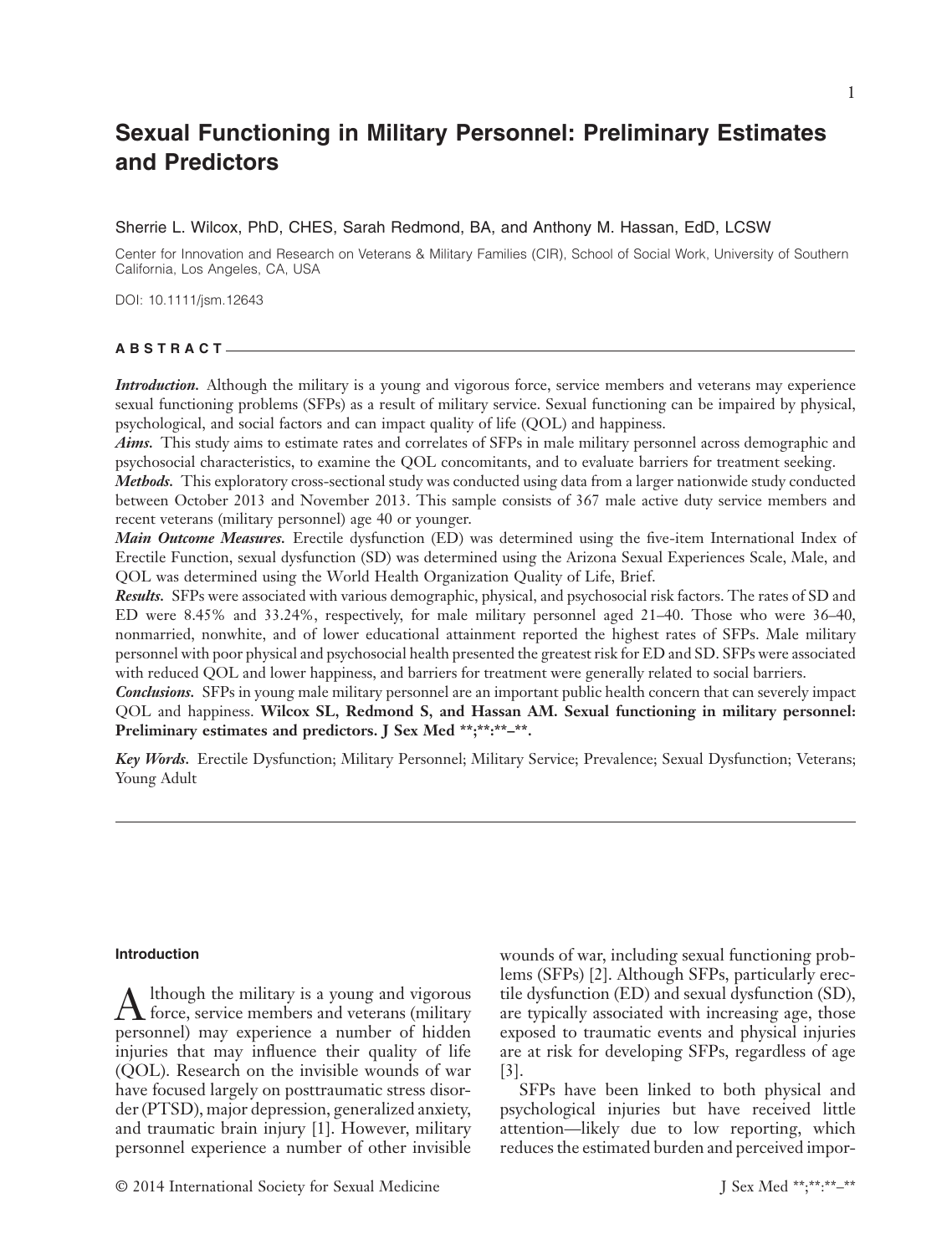tance [2]. Although SFPs in young military personnel is an understudied and underreported problem, it is not a new problem unique to the current generation of military personnel [3–6].

Despite a dearth of research on SFPs in military personnel, two studies have found that over 80% of veterans with PTSD diagnoses also reported clinically relevant SFPs, including ED [7,8]. Furthermore, SFPs are significantly related to many of the psychological effects of war [9,10]. Traumatized populations with PTSD, including veterans, are significantly more likely to have any SFP than those without PTSD, and this relationship between PTSD and SFPs is more pronounced in those also taking medication [11]. Also, for female veterans, those with a mental health diagnosis are 6–10 times more likely to report SD compared with those without a diagnosis [12].

SFPs present a significant reduction in QOL and can impair self-confidence and sense of masculinity in male military personnel [6,13]. The transitions that military personnel experience can further exacerbate sexual functioning, mental health, and other problems, and can strain intimate relationships [14–19]. Unfortunately, SFPs, like many of the invisible wounds of war, are stigmatizing, which limits treatment seeking [20,21].

# **Aims**

An understanding of causes and treatments of SFPs have been advancing, but there is still a gap in the epidemiology of SFPs, particularly in military personnel who experience a high frequency of risk factors. The present study used national data on young (i.e., 40 or younger) military personnel to estimate rates and correlates of SFPs in male military personnel across demographic, physical, and psychosocial characteristics; examined the QOL and happiness concomitants; and evaluated barriers for treatment seeking.

### **Methods**

#### *Data Source*

The data presented in this study were part of a larger study evaluating SFPs in military populations. The Sexual Functioning Survey (SFS) consisted of a national sample of U.S. military personnel and military spouses. Respondents were recruited from a pool of existing military partnerships with national military-affiliated organizations and social networks. Recruitment took place

online via e-mail and social media outlets inviting eligible individuals (i.e., military personnel age 40 or younger and military spouses age 45 or younger) to complete a cross-sectional survey on sexual functioning as a result of military service. Data were collected online during an 8-week period between October 2013 and November 2013. This study was approved by the University of Southern California's Institutional Review Board and informed consent was collected online at the beginning of each survey. Respondents who completed the assessment received a \$25 gift card as compensation for their time and effort.

#### *Participants*

This nationwide cross-sectional study included data from male military personnel age 40 or younger, who completed the SFS. A total of 367 U.S. military personnel were included in this study. The sample demographic characteristics were similar to active duty members, although slightly more educated [22]. The average age of the sample was 31.43 (standard deviation = 3.91, range = 21–40). Additional demographic characteristics are presented in Table 1.

## *Main Outcome Measures*

All items referred to the past 4 weeks. *ED* severity was assessed with the five-item International Index of Erectile Function (IIEF-5) [23]. Items are rated on a five-point scale; scores are classified as severe (5–7), moderate (8–11), mild-moderate (12–16), mild (17–21), and no ED (22–25). The IIEF-5 has high reliability ( $\alpha$  = 0.88) in previous research [23] and our sample ( $\alpha$  = 0.86). SD was assessed with the five-item Arizona Sexual Experiences Scale, Male (ASEX-M), which assesses sex drive, sexual arousal, penile erection, ability to reach orgasm, and satisfaction with orgasm [24]. Items are rated on a six-point scale; higher scores indicate hypofunction. The ASEX has high reliability ( $\alpha$  = 0.91) [24] and excellent reliability in our sample  $(\alpha = 0.91)$ .

*QOL* was assessed with the 26-item World Health Organization Quality of Life, Brief, which assesses four domains of QOL (physical, psychological, environmental, and social) [25]. Items are rated on a five-point scale; higher scores indicate greater frequency/satisfaction [25,26]. Reliability was found to be adequate ( $\alpha$  = 0.7) and was excellent in our sample overall ( $\alpha$  = 0.90) and adequate across domains ( $\alpha$  = 0.58–0.82) [25]. To assess *happiness*, participants were asked to rate their overall level of happiness on a seven-point scale, where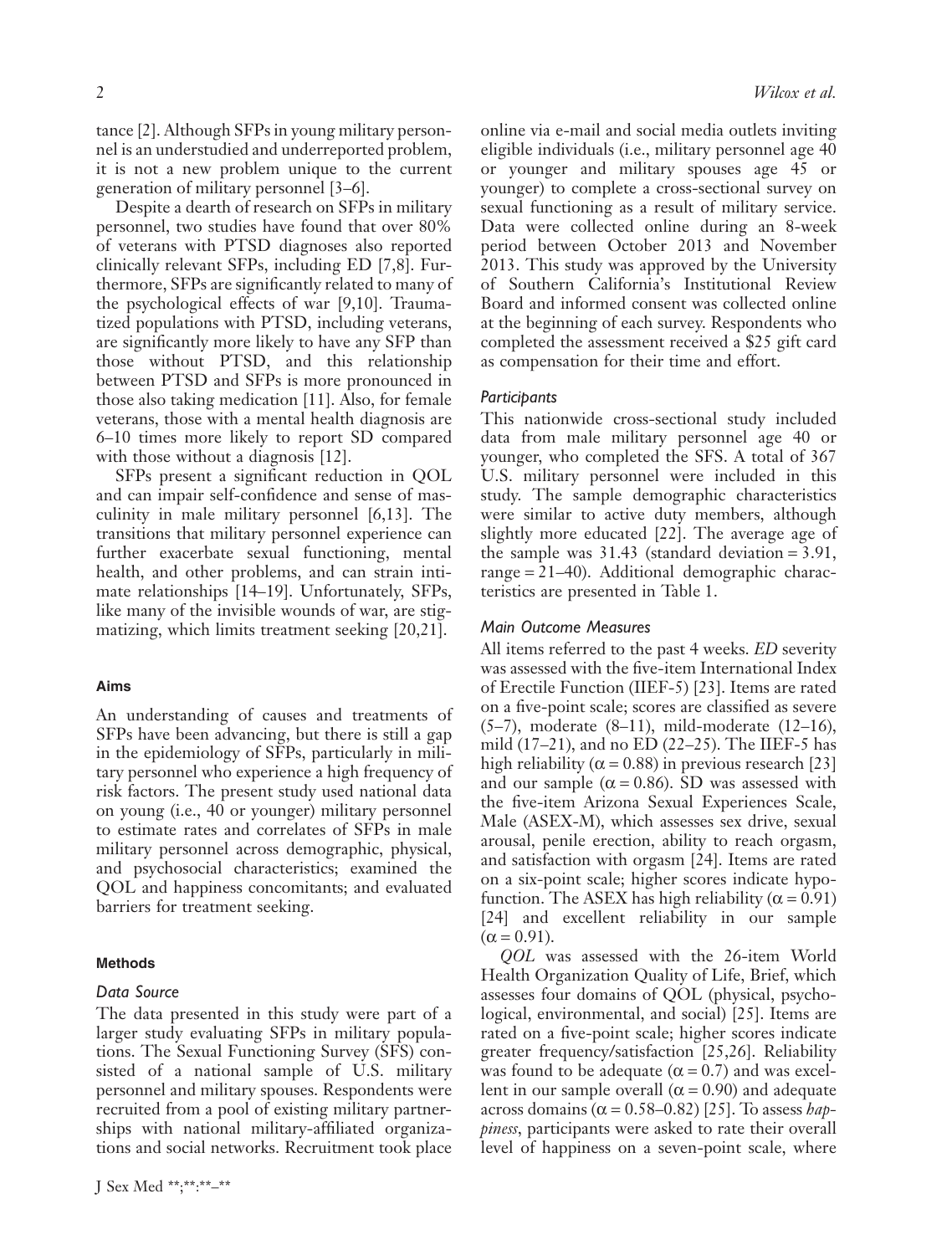|                              | Sample no. (%) | Erectile dysfunction (IIEF-5) |                                   | Sexual dysfunction (ASEX) |                                  |
|------------------------------|----------------|-------------------------------|-----------------------------------|---------------------------|----------------------------------|
| Demographic characteristics  |                | Symptom no. $(\%)$            | OR (95% CI)                       | Symptom no. $(\%)$        | OR (95% CI)                      |
| Total                        | $N = 367$      | $N = 122$ (33.24)             |                                   | $N = 31(8.45)$            |                                  |
| Age                          |                |                               |                                   |                           |                                  |
| $18 - 25$                    | 28 (7.63)      | 9(24.32)                      | $0.35(0.13, 0.96)^{*}$            | 2(6.67)                   | 0.44(0.08, 2.34)                 |
| $26 - 30$                    | 119 (32.43)    | 23 (16.20)                    | $0.18(0.08, 0.38)$ **             | 8(6.30)                   | 0.41(0.13, 1.26)                 |
| $31 - 35$                    | 180 (49.05)    | 67 (27.13)                    | $0.44$ (0.22, 0.88)*              | 15 (7.69)                 | 0.52(0.19, 1.42)                 |
| $36 - 40$                    | 40 (10.90)     | 23 (36.51)                    | Referent                          | 6(13.04)                  | Referent                         |
| Marital status               |                |                               |                                   |                           |                                  |
| Single                       | 71 (19.45)     | 28 (28.28)                    | 1.42 (0.84, 2.46)                 | 5(6.58)                   | 0.94(0.34, 2.61)                 |
| Married                      | 269 (73.70)    | 84 (23.80)                    | Referent                          | 20(6.92)                  | Referent                         |
| Separated, divorced, widowed | 25(6.85)       | 10 (28.57)                    | 1.47 (0.63, 3.40)                 | 5(16.67)                  | $3.11$ (1.06, 9.17) <sup>*</sup> |
| Education                    |                |                               |                                   |                           |                                  |
| High school                  | 13(3.54)       | 6(31.58)                      | 2.01(0.66, 6.17)                  | 1(7.14)                   | 0.94(0.12, 7.60)                 |
| Some college                 | 83 (22.62)     | 35 (29.66)                    | $1.72$ (1.03, 2.84) <sup>*</sup>  | 8(8.79)                   | 1.21 (0.52, 2.82)                |
| College or higher            | 271 (73.84)    | 81 (58.62)                    | Referent                          | 22 (12.73)                | Referent                         |
| Race & ethnicity             |                |                               |                                   |                           |                                  |
| White                        | 241 (66.03)    | 63 (20.72)                    | Referent                          | 17 (6.59)                 | Referent                         |
| <b>Black</b>                 | 56 (15.34)     | 22 (28.21)                    | $1.83$ (1.00, 3.36)*              | 3(5.08)                   | 0.75(0.21, 2.64)                 |
| Hispanic                     | 43 (11.78)     | 20 (31.75)                    | $2.46$ (1.26, 4.78) <sup>**</sup> | 8(15.69)                  | $3.01$ (1.21, 7.50)*             |
| Other                        | 25 (6.853)     | 17 (40.48)                    | $6.00$ (2.47, 14.59)**            | 3(10.71)                  | 1.80(0.49, 6.61)                 |

**Table 1** Estimates of dysfunction by demographic characteristics in male military personnel

Note: Predictors were compared with non-ED/SD group

\**p* < 0.05; \*\**p* < 0.01

higher scores indicated greater happiness. To categorize happiness, a cutoff score of 4 was used.

*Mental and physical health factors* included PTSD, depressive disorder, anxiety disorder, suicidal ideation, and genital injuries. *PTSD* was assessed using the 17-item PTSD Checklist, military version (PCL-M), based upon criteria from the Diagnostic and Statistical Manual of Mental Disorders (DSM) [27]. Responses are rated on a five-point scale where higher scores indicate greater PTSD and 50 or higher indicates probable PTSD [28,29]. The PCL-M has excellent psychometric properties, and reliability for our study was excellent  $(\alpha = 0.99)$  [29]. Frequency of *depressive* symptoms were assessed with the nine-item Patient Health Questionnaire (PHQ-9) [30]. Items are rated on a four-point scale; cutoff points indicate varying levels of probable depression [30]. The PHQ-9 has excellent psychometric properties and excellent reliability in our study ( $\alpha$  = 0.96) [30]. Suicidality was assessed using item nine from the PHQ-9, which asks if respondents thought that they would be better off dead or of hurting themselves in any way. Frequency of *anxiety* symptoms were assessed using the seven-item Generalized Anxiety Disorder (GAD-7) [31]. Items are rated on a four-point scale, where 5, 10, and 15 are used as cutoffs for mild, moderate, and severe anxiety, respectively. The GAD-7 has excellent psychometric properties and excellent reliability in our study  $(\alpha = 0.96)$  [31]. To assess injuries,

respondents were shown a figure of the human body with arrows pointing to major locations on the body and asked to select the locations of injuries experienced while serving in the military. *Genital injuries* were assessed with an indicator of the genitals on the figure.

The *trauma, sex, and relationship factors* included military sexual trauma (MST), traumatic life events, dyadic adjustment, and genital self-image (GSI). *MST* was assessed using two items  $(\alpha = 0.66)$ , "During your military service, did you receive uninvited and unwanted sexual attention, such as touching, cornering, pressure for sexual favors, or verbal remarks?" and "Did someone ever use force or the threat of force to have sexual contact with you against your will?" *Traumatic life events* were assessed using the Life Events Checklist (LEC) [32]. Respondents were presented a list of traumatic life events and asked to indicate whether they experienced it personally, witnessed it, and/or learned about it. We calculated a total score of personally experienced traumatic events by adding all of the events that they experienced personally. The LEC has good reliability  $(\alpha = 0.85)$  [32] and was good in our sample  $(\alpha = 0.84)$ . *Dyadic adjustment* (severity of relationship discord) was assessed using the 32-item Dyadic Adjustment Scale (DAS) [33]. Higher scores indicate greater adjustment; a cutoff of 100 was selected to indicate a distressed relationship [34,35]. The DAS has excellent reliability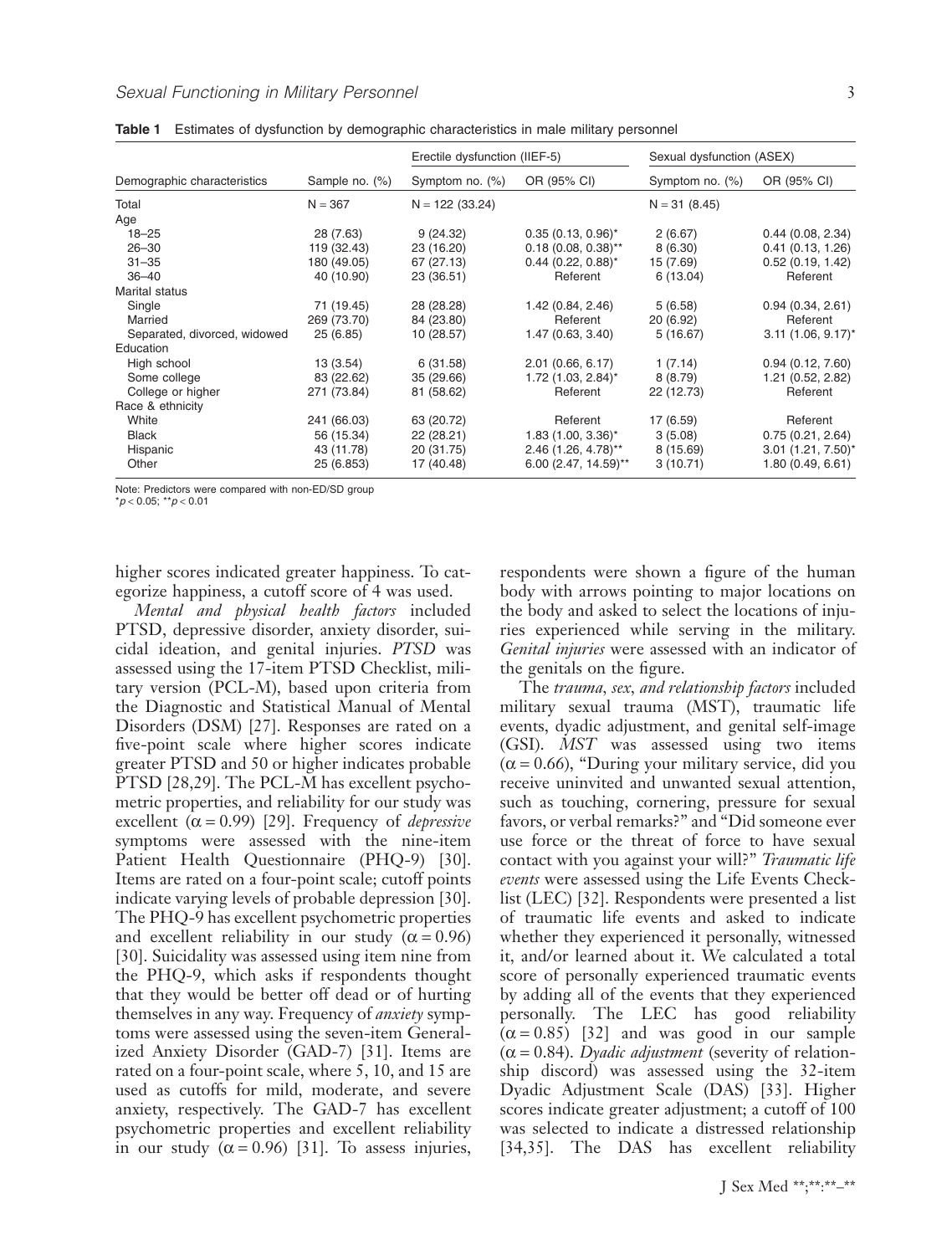$(\alpha = 0.95)$  [36,37] and was excellent in our sample  $(\alpha = 0.86)$ . *Male GSI* was assessed using the sevenitem Male Genital Self-Image (MGSI) scale [38]. Items are rated on a four-point scale; higher scores indicate positive GSI. A cutoff of 21 was used to indicate positive or negative GSI. The MGSI scale has excellent psychometrics and good reliability in our sample  $(α = 0.95)$  [38].

#### *Statistical Analysis*

Data were analyzed using SPSS version 21 (SPSS Inc., Chicago, IL, USA). Descriptive statistics were completed to describe sample characteristics. Binary logistic regression (BLR) analyses with odds ratios (ORs) with 95% confidence intervals (CIs) were performed to assess estimates of SFPs across demographic characteristics, which were controlled in subsequent analyses. ORs with 95% CIs were estimated using BLR for a series of risk factors, each modeled separately in a non-nested manner. A set of BLRs, with 95% CIs with ED and SD as predictor variables, was used to measure the association between SFPs and QOL. It is important to note that concomitant outcomes cannot be casually linked as an outcome of SFPs. Descriptive summary statistics addressing service utilization were evaluated.

## **Results**

A total of 367 Active Duty U.S. military personnel aged 21–40 years  $(M = 31.43$ , standard deviation = 3.91) were included in this study. Most were U.S. born ( $n = 360, 98.1\%$ ), white (non-Hispanic/ Latino;  $n = 241, 65.7\%)$ , heterosexual  $(n = 362,$ 98.6%), and affiliated with the Army  $(n = 253)$ , 68.9%). These data allowed for gross estimates of SFPs in male military personnel and assessment of the relationship of SFPs with physical and psychosocial health issues and QOL, including happiness. Although these data do not connote a clinical definition of SFPs per the DSM, they provide important estimates about the extent of SFPs in young military personnel.

## *Estimates of SFPs*

The majority of the sample (66.8%) did not screen positive for probable ED, whereas 33.2% reported probable ED. Similarly, the majority (91.6%) did not screen positive for potential SD, whereas 8.4% reported probable SD. Table 1 provides estimates of SFPs for males and bivariate analyses of demographic characteristics predicting SFPs.

Compared with the 36- to 40-year age group, the odds of having ED were significantly lower for younger (i.e., 18–25, 26–30, and 31–35) age groups (0.35, 0.18, and 0.44 times, respectively). There were similar age group findings for SD; the odds of having SD were lower (by approximately half). Marriage seemed to be related to lower reported SFPs, with the odds of having ED being slightly higher for nonmarried, by 1.42–1.47 times, compared with married personnel. For those who were separated/divorced/widowed, the odds of having SD were significantly higher by 3.11 times.

In terms of education, which controlled for age, the odds of having ED were 1.72–2.01 higher for those with lower than a college degree. For SD, only those with some college were at greater odds of having SD compared with those with a college degree or higher. SFPs also varied as a function of race/ethnicity, with black, Hispanic, and other races having significantly higher odds for ED (1.83, 2.64, and 6.00 times, respectively) compared with whites. However, compared with whites, blacks were slightly less likely to have SD and Hispanic and other races were two to three times more likely to have SD.

#### *Correlates of SFPs*

Table 2 presents the relationship of mental and physical health factors, and trauma, sex, and relationship factors with SFPs.

#### Mental and Physical Health Factors

In general, compared with those with problems, those without mental or physical health problems were significantly less likely to have ED or SD. Compared with those without probable PTSD, those with probable PTSD were nearly 30 times more likely to report ED and six times more likely to report SD. For depression, compared with those with minimal symptoms, those with mild depressive symptoms were nearly 10 times more likely to have ED and over five times more likely to have SD. Those with moderate-severe depressive symptoms were over 13 times more likely to have SD compared with those with minimal symptoms. Similarly, those with minimal levels of anxiety were nearly 10 times more likely to have ED, but only two times more likely to have SD. Those with moderate-severe anxiety symptoms were over 12 times more likely to have SD and were at greater odds for ED compared with those with minimal symptoms.

Those who reported suicidal ideations were over 17 times more likely to have SFPs compared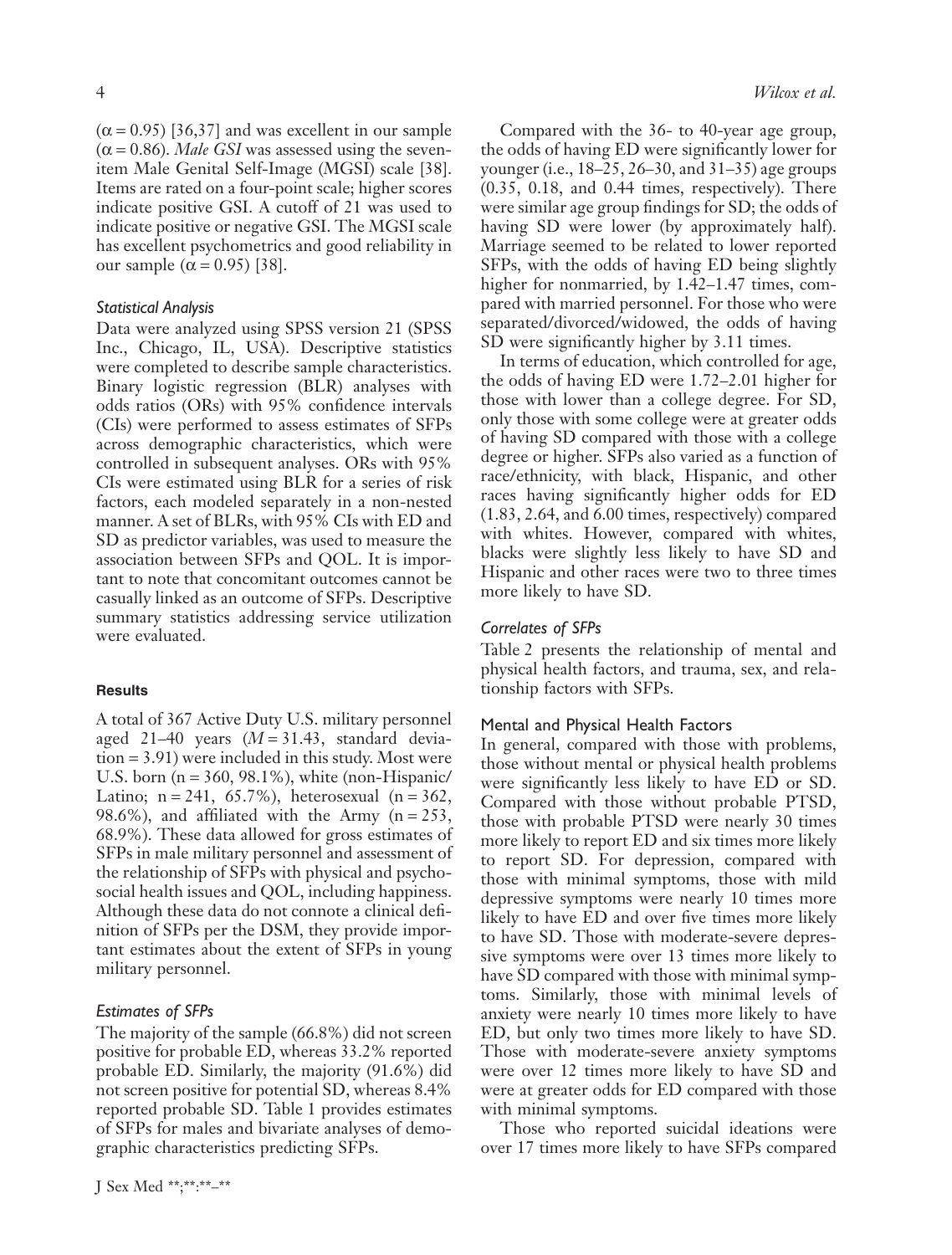|                       | Sample<br>no. (%)        | Erectile dysfunction<br>$(IIEF-5)$    | Sexual dysfunction<br>(ASEX) |  |
|-----------------------|--------------------------|---------------------------------------|------------------------------|--|
| Predictors            | $N = 367$<br>OR (95% CI) |                                       | OR (95% CI)                  |  |
|                       |                          | Mental and physical health factors    |                              |  |
| <b>PTSD</b>           |                          |                                       |                              |  |
| No PTSD               | 299 (82.14)              | Referent                              | Referent                     |  |
| Probable PTSD         | 65 (17.86)               | 29.48 (11.38, 76.38)**                | 6.03 (2.23, 16.29)**         |  |
| Depression            |                          |                                       |                              |  |
| Minimal               | 234 (63.76)              | Referent                              | Referent                     |  |
| Mild                  | 49 (13.35)               | 9.52 (4.26, 21.26)**                  | $5.16$ (1.60, 16.71)**       |  |
| Moderate-severe       | 84 (22.89)               | 73.51 (27.78, 194.56)**1              | 13.20 (4.58, 38.06)**        |  |
| Anxiety               |                          |                                       |                              |  |
| Minimal               | 255 (69.48)              | Referent                              | Referent                     |  |
| Mild                  | 44 (11.99)               | 9.01 (3.97, 20.40)**                  | 1.72 (0.46, 6.48)            |  |
| Moderate-severe       | 68 (18.53)               | 55.71 (20.23, 153.38)**†              | 12.32 (4.43, 34.28)**        |  |
| Suicidality           |                          |                                       |                              |  |
| No suicidal ideations | 263 (71.66)              | Referent                              | Referent                     |  |
| Suicidal ideations    | 104 (28.34)              | 17.51 (8.89, 34.51)**                 | 17.42 (6.34, 47.89)**        |  |
| Genital injuries      |                          |                                       |                              |  |
| No genital injuries   | 341 (92.92)              | Referent                              | Referent                     |  |
| Genital injuries      | 26 (7.08)                | $9.33(2.48, 35.14)$ **                | 31.97 (7.43, 137.66)**†      |  |
|                       |                          | Trauma, sex, and relationship factors |                              |  |
| <b>MST</b>            |                          |                                       |                              |  |
| No MST                | 282 (76.84)              | Referent                              | Referent                     |  |
| <b>MST</b>            | 85 (23.16)               | 13.33 (6.69, 26.56)**                 | $3.46$ (1.40, 8.55)**        |  |
| Traumatic life events |                          |                                       |                              |  |
| Zero                  | 203 (55.31)              | Referent                              | Referent                     |  |
| One                   | 39 (10.63)               | $2.65(1.14, 6.13)^{*}$                | 2.23 (0.60, 8.36)            |  |
| Two-four              | 71 (19.35)               | 6.89 (3.37, 14.10)**                  | 2.46 (0.76, 7.96)            |  |
| Five or more          | 54 (14.71)               | 6.54 (2.90, 14.78)**                  | 8.25 (2.78, 24.49)**         |  |
| <b>DAS</b>            |                          |                                       |                              |  |
| <b>Distressed</b>     | 95(23.8)                 | 2.25 (1.23, 4.09)**                   | $3.53$ (1.52, 8.21)**        |  |
| Nondistressed         | 266 (66.7)               | Referent                              | Referent                     |  |
| Genital self-image    |                          |                                       |                              |  |
| High GSI              | 284 (77.81)              | Referent                              | Referent                     |  |
| Low GSI               | 81 (22.19)               | 5.68 (3.00, 10.74)**                  | $9.90(3.90, 25.13)$ **       |  |

| Table 2 |  |  |  | Correlates of sexual functioning problems |  |  |
|---------|--|--|--|-------------------------------------------|--|--|
|---------|--|--|--|-------------------------------------------|--|--|

Note: Predictors were compared with non-ED/SD group

\**p* < 0.05; \*\**p* < 0.01

†Limited sample of injured with ED/SD present large CIs and should be interpreted with caution

with those not reporting suicidal ideations. Those who experienced genital injuries were nearly 10 and 32 times more likely to report ED and SD, respectively.

## Trauma, Sex, and Relationship Risk Factors

Compared with those without MST, those with MST have odds of ED or SD that are 13 and 3 times greater, respectively. Those who experience more traumatic life events have significantly greater odds of having ED. Reporting even one traumatic life event increases odds for SFPs by two to three times compared with those without traumatic life events. In terms of dyadic adjustment, those who were in distressed relationships reported two to three times greater odds of SFPs compared with those in nondistressed relationships. GSI was significantly related to SFPs, with

those with low GSI having 6–10 times greater odds of SFPs.

## *Impact of SFPs on QOL*

Table 3 highlights the associations of SFPs with overall and domains of QOL and happiness. It is important to note that no causal order should be assumed as QOL indicators are concomitant outcomes of SFPs. For males, the absence of both ED and SD was related to statistically high QOL and greater happiness. Those without ED or SD had between 4.31 and 12.79 greater odds of improved QOL and happiness.

Although 33.2% and 8.4% of the male sample reported ED and SD, respectively, only 12%  $(n = 44)$  reported receiving treatment for ED or SD. Table 4 presents concerns affecting the decision to receive treatment. The most common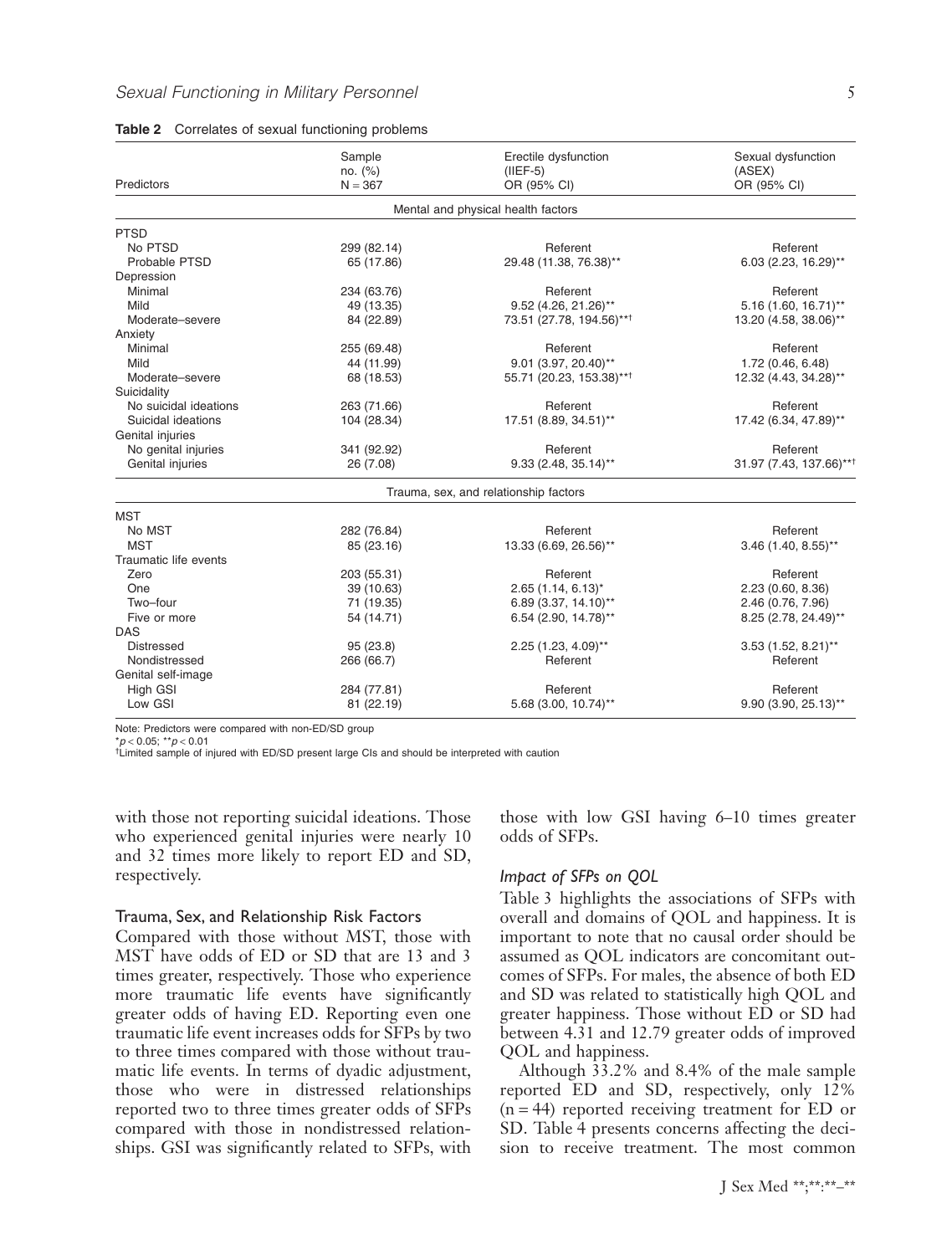| Predictors   | QOL-Physical<br>OR (95% CI)        | QOL-Psychological<br>OR (95% CI) | QOL-Social<br>OR (95% CI)          | QOL-Environmental<br>OR (95% CI)              | QOL-Overall<br>OR (95% CI)       | Happiness<br>OR (95% CI)                       |
|--------------|------------------------------------|----------------------------------|------------------------------------|-----------------------------------------------|----------------------------------|------------------------------------------------|
| ED.<br>No ED | 12.38 (3.22, 47.59)**              | 10.32 (3.17, 33.57)**            | 8.58 (2.68, 27.50)**               | 8.85 (3.43, 22.87)**                          | $5.65(2.11, 15.08)$ **           | 12.79 (4.97, 32.95)**                          |
| ED<br>SD     | Referent                           | Referent                         | Referent                           | Referent                                      | Referent                         | Referent                                       |
| No SD<br>SD  | $6.91(2.21, 21.57)$ **<br>Referent | 7.08 (2.33, 21.54)**<br>Referent | $9.64$ (3.29, 28.21)**<br>Referent | $4.31(1.61, 11.54)$ <sup>**</sup><br>Referent | 7.51 (2.75, 20.53)**<br>Referent | $6.44$ (2.36, 17.59) <sup>**</sup><br>Referent |

**Table 3** Quality of life concomitants by ED/SD

Note: Predictors were compared with low QOL group

\**p* < 0.05; \*\**p* < 0.01

concern was related to the perceived safety of treatment, followed by concerns of what others would think about the affected individual.

#### **Discussion**

SFPs were common in this sample of relatively healthy, young male military personnel. The overall rate of ED in our sample was over 30%, which is three times higher than the rate of ED in civilian males of similar age and 10% more than civilian men over the age of 40 years [39,40]. The rate of ED in our 36- to 40-year age group is most alarming, nearly twice the rate of civilian men over the age of 40 [39,40]. Our rates were also higher than Department of Veterans Affairs (VA) data on SDs obtained from International Classification of Diseases, Ninth Revision, Clinical Modification (ICD9-CM) codes related to sexual health issues and/or ED medication prescriptions, which were below 5% for military personnel 18–40 years of age [2]. Though not presented here, only 1.64% and 3.23% of male military personnel with ED and SD, respectively, reported taking ED-specific medications (e.g., Viagra [Pfizer, New York, NY, USA], Cialis [Eli Lilly and Company, Indianapolis,

IN, USA]). Thus, rates of ED based on ED medication prescriptions at the VA may present large underestimates of the extent of these problems [2]. Although our rate of ED was elevated, our rate of SD was lower than a national estimate of adults who experienced a traumatizing event within the past year [41].

Demographic characteristics were predictive of SFPs, particularly ED. Elevated risk for SFPs were associated with older age (36–40), nonmarried, low educational attainment, and ethnic minority. All of the age groups showed risk for SFPs, indicating increased risk for military personnel in general. Our demographic findings were consistent with previous research [39,42].

Physical and psychosocial factors are differentially predictive of SFPs across demographic characteristics. Although causal ordering is uncertain, it is clear that there is a strong relationship between sexual functioning and psychosocial factors [14]. Specifically, the presence of *mental and physical health* problems were related to high levels of SFPs. Those with greater mental health symptoms and those reporting genital injuries were more likely to report SFPs. Similarly, greater *trauma, sex, and relationship* risk factors were associated with

**Table 4** Concerns affecting the decision of male military personnel with ED/SD to receive treatment

|                                                                                         | $ED (N = 122)$<br>Agree, no. (%) | $SD (N = 31)$<br>Agree, no. (%) |
|-----------------------------------------------------------------------------------------|----------------------------------|---------------------------------|
| High costs of care                                                                      | 42 (34.4)                        | 9(39)                           |
| Getting child care or time off work                                                     | 48 (39.3)                        | 12 (38.7)                       |
| Not knowing where to get help or whom to see                                            | 45 (36.9)                        | 5(16.1)                         |
| Difficulty scheduling an appointment                                                    | 33(27.0)                         | 8(25.8)                         |
| Difficulty arranging transportation                                                     | 33(27.0)                         | 3(9.7)                          |
| Worrying that coworkers would have less confidence if they knew I was getting treatment | 61(50.0)                         | 12(38.7)                        |
| Concerns about confidentiality of treatment                                             | 50(41.0)                         | 12 (38.7)                       |
| Worry that friends and family would respect me less if I were getting treatment         | 52 (42.6)                        | 13 (41.9)                       |
| Worrying that my supervisor might respect me less                                       | 46 (37.7)                        | 12(38.7)                        |
| Fear that treatment could harm my career                                                | 44 (36.1)                        | 12 (38.7)                       |
| Concern that my spouse/partner would not want me to get treatment                       | 36(29.5)                         | 7(22.6)                         |
| Fear of potential side effects of medication                                            | 64 (52.5)                        | 18(58.1)                        |
| Thinking that even good care is not very effective                                      | 54 (44.3)                        | 12(38.7)                        |
| Thinking that the treatments available are not effective                                | 60 (49.2)                        | 13 (41.9)                       |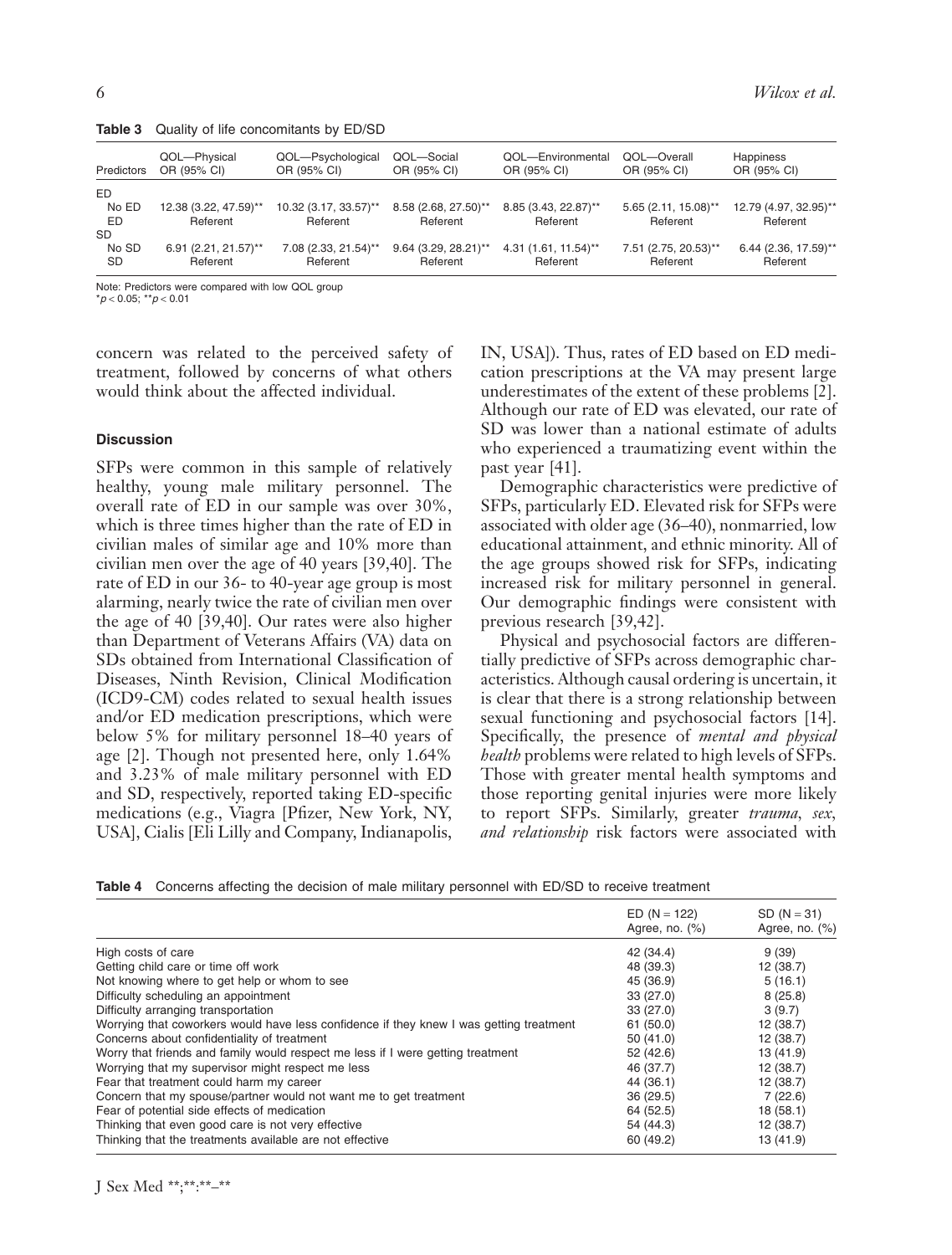higher risk for SFPs. Those who reported experiencing MST, traumatic life events, distressed relationships, and low GSI were more likely to report SFPs. These findings were consistent with similar research showing that increased psychosocial problems were associated with greater SFP risk [2].

The relationship of ED was most pronounced on happiness and physical and psychological domains of QOL, whereas the relationship of SD was most pronounced on social and overall QOL. Although causal ordering should not be assumed, there was a clear relationship between SFPs and QOL and happiness. Although SFPs were associated with a significantly reduced QOL and reduced happiness, few affected individuals reported receiving treatment. Many of the reasons associated with not seeking treatment were related to social factors, including concerns of what others would think. Military populations have low treatment rates and high dropout rates for mental health treatment [1,21,43–45]. Stigma is often a key factor related to receiving and maintaining treatment [20,21]. The stigma associated with treatment seeking leads to an exacerbation of symptoms and remains a leading barrier for treatment [46–48]. Unfortunately, SFPs present an additional burden and when left untreated can continue to reduce QOL. To help encourage needed treatment, confidential, less stigmatizing, and flexible options need to be available [49]. Ultimately, the costs to society for leaving invisible wounds untreated are severe. Although no studies have specifically examined the impact of untreated SFPs, the costs of untreated health problems are higher compared with those without these problems and present a burden to society [50].

Limitations of the current study include that the data were self-reported and cross-sectional, requiring a couple cautionary notes. Self-reports of SD and mental health are subject to underreporting biases related to stigmatization. There may also be systematic biases related to individualized attributes of respondents that may also lead to underreporting. Additionally, the sample sizes in those with both SFPs and some moderate-severe subcategories produced large confidence intervals, which inflated ORs, and should be interpreted with caution. Specific subcategories are noted in Table 2. However, it is clear that these individuals have a much greater odds of SFPs compared with those with only mild symptoms.

## **Conclusions**

This report is among the first nationwide assessment of SFPs in male military personnel [6]. Results indicate that SFPs are widespread among young, male military personnel and are associated with negative physical and psychosocial factors, which influence QOL and happiness. However, there were differing patterns of SFPs across demographic characteristics, highlighting the need for further research on the etiological mechanisms. With the aging trends of veterans in the United States, SFPs in military populations will increasingly become a more important public health problem.

#### **Acknowledgment**

This work was supported by a grant from the Iraq Afghanistan Deployment Impact Fund through the California Community Foundation.

**Corresponding Author:** Sherrie L. Wilcox, PhD, CHES, Center for Innovation and Research on Veterans & Military Families (CIR), School of Social Work, University of Southern California, 1150 S. Olive Street, Suite 1400, Los Angeles, CA 90015, USA. Tel: 213-821- 3618; Fax: 213-740-7735; E-mail: [SLWilcox@USC.edu](mailto:SLWilcox@USC.edu)

*Conflict of Interest:* The author(s) report no conflicts of interest.

#### **Statement of Authorship**

#### *Category 1*

- **(a) Conception and Design** Sherrie L. Wilcox; Sarah Redmond; Anthony M. Hassan
- **(b) Acquisition of Data** Sherrie L. Wilcox
- **(c) Analysis and Interpretation of Data** Sherrie L. Wilcox; Sarah Redmond

#### *Category 2*

- **(a) Drafting the Article**
	- Sherrie L. Wilcox; Sarah Redmond; Anthony M. Hassan
- **(b) Revising It for Intellectual Content** Sherrie L. Wilcox; Sarah Redmond; Anthony M. Hassan

# *Category 3*

**(a) Final Approval of the Completed Article** Sherrie L. Wilcox; Sarah Redmond; Anthony M. Hassan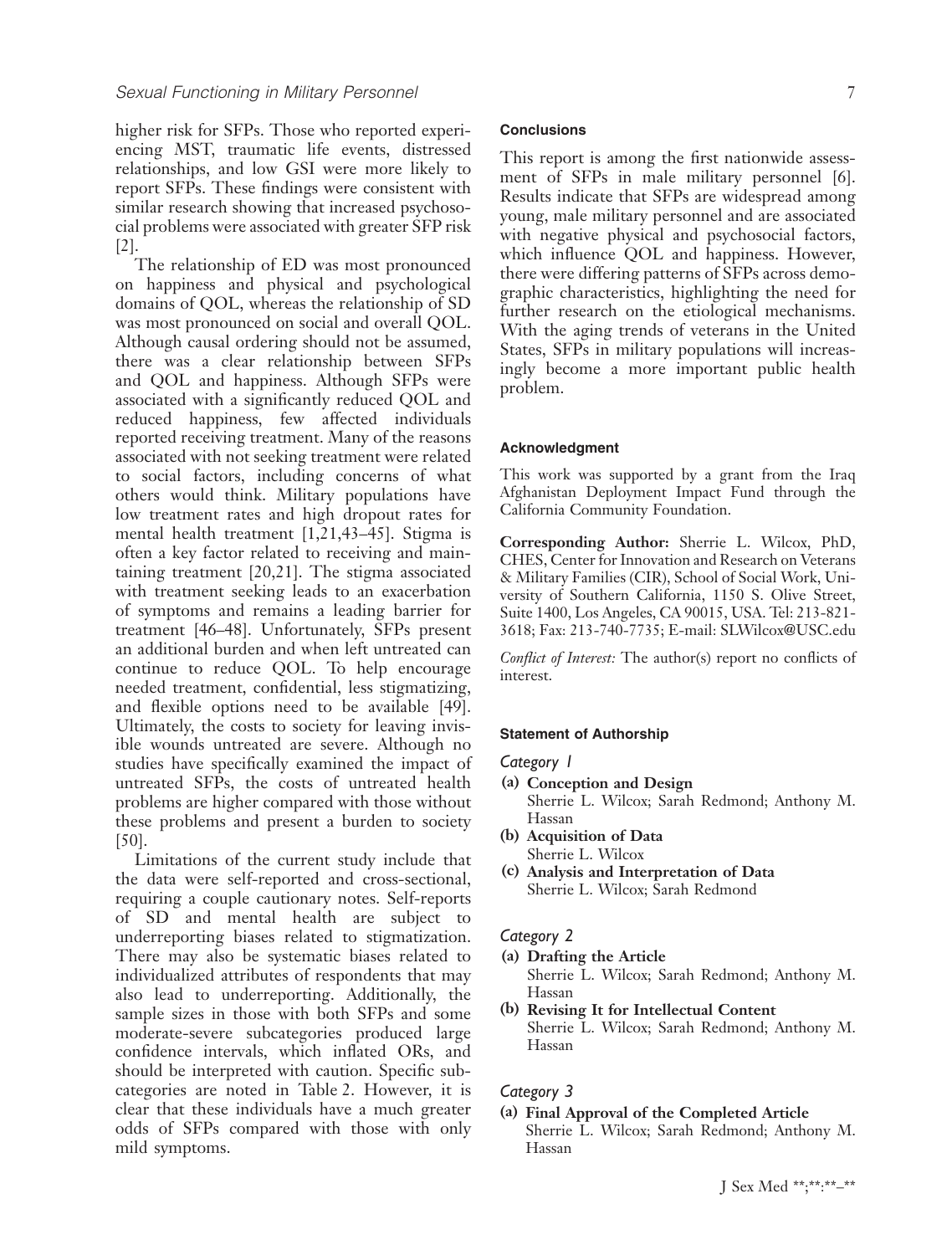#### **References**

- 1 Tanielian T, Jaycox LH, Schell TL, Marshall GN, Burnam MA, Eibner C, Karney BR, Meredith LS, Ringel JS, Vaiana ME, & The Invisible Wounds Study Team. Invisible wounds of war: Summary and recommendations for addressing psychological and cognitive injuries. Santa Monica, CA: RAND Corporation; 2008.
- 2 Hosain GMM, Latini DM, Kauth M, Goltz HH, Helmer DA. Sexual dysfunction among male veterans returning from Iraq and Afghanistan: Prevalence and correlates. J Sex Med 2013;10:516–23.
- 3 Bortolotti A, Parazzini F, Colli E, Landoni M. The epidemiology of erectile dysfunction and its risk factors. Int J Androl 1998;20:323–34.
- 4 Carroll EM, Rueger DB, Foy DW, Donahoe CP. Vietnam combat veterans with posttraumatic stress disorder: Analysis of marital and cohabitating adjustment. J Abnorm Psychol 1985;94:329–37.
- 5 Kulka RA, Schlenger WE, Fairbank JA, Hough RL, Jordan BK, Marmar CR, Weiss DS. Trauma and the Vietnam war generation. New York: Brunner/Mazel; 1990. 322pp.
- 6 Breyer BN, Cohen BE, Bertenthal D, Rosen RC, Neylan TC, Seal KH. Sexual dysfunction in male Iraq and Afghanistan war veterans: Association with posttraumatic stress disorder and other combat-related mental health disorders: A populationbased cohort study. J Sex Med 2013;11:75–83.
- 7 Letourneau EJ, Schewe PA, Frueh BC. Preliminary evaluation of sexual problems in combat veterans with PTSD. J Trauma Stress 1997;10:125–32.
- 8 Cosgrove DJ, Gordon Z, Bernie JE, Hami S, Montoya D, Stein MB, Monga M. Sexual dysfunction in combat veterans with post-traumatic stress disorder. Urology 2002;60:881–4.
- 9 Zemishlany Z, Weizman A. The impact of mental illness on sexual dysfunction. Adv Psychosom Med 2008;29:89–106.
- 10 Tan HM, Tong SF, Ho CCK. Men's health: Sexual dysfunction, physical, and psychological health—Is there a link? J Sex Med 2012;9:663–71.
- 11 Kotler M, Cohen H, Aizenberg D, Matar M, Loewenthal U, Kaplan Z, Miodownik H, Zemishlany Z. Sexual dysfunction in male posttraumatic stress disorder patients. Psychother Psychosom 2000;69:309–15.
- 12 Cohen BE, Maguen S, Bertenthal D, Shi Y, Jacoby V, Seal KH. Reproductive and other health outcomes in Iraq and Afghanistan women veterans using VA health care: Association with mental health diagnoses. Womens Health Issues 2012;22:e461–71.
- 13 De Silva P. Impact of trauma on sexual functioning and sexual relationships. Sex Relation Ther 2001;16:269–78.
- 14 Helmer DA, Beaulieu GR, Houlette C, Latini D, Goltz HH, Etienne S, Kauth M. Assessment and documentation of sexual health issues of recent combat veterans seeking VHA care. J Sex Med 2013;10:1065–73.
- 15 Meis LA, Erbes CR, Polusny MA, Compton JS. Intimate relationships among returning soldiers: The mediating and moderating roles of negative emotionality, PTSD symptoms, and alcohol problems. J Trauma Stress 2010;23:564–72.
- 16 Reddy MK, Meis LA, Polusny MA, Erbes CR, Compton JS. Associations among experiential avoidance, couple adjustment, and interpersonal aggression in returning Iraqi war veterans and their partners. J Consult Clin Psychol 2011;79:515– 20.
- 17 Satcher D, Tepper MS, Thrasher C, Rachel SA. Breaking the silence: Supporting intimate relationships for our wounded troops and their partners: A call to action. Int J Sex Health 2012;24:6–13.
- 18 Hazle M, Wilcox SL, Hassan AM. Helping veterans and their families fight on! Adv Soc Work 2012;13:229–42.
- 19 Wilcox SL, Rank MG. Transitioning through the deployment cycle. In: Moore B, Barnett J, eds. Military psychologists' desk reference. New York: Oxford University Press; 2013:306–11.
- 20 Dolan CA, Ender MG. The coping paradox: Work, stress, and coping in the U.S. army. Mil Psychol 2008;20:151–69.
- 21 Milliken CS, Auchterlonie JL, Hoge CW. Longitudinal assessment of mental health problems among active and reserve component soldiers returning from the Iraq war. J Am Med Assoc 2007;298:2141–8.
- 22 Department of Defense. Demographics 2011: Profile of the military community. Washington, DC: Department of Defense; 2012.
- 23 Rosen R, Cappelleri J, Smith M, Lipsky J, Pena B. Development and evaluation of an abridged, 5-item version of the International Index of Erectile Function (IIEF-5) as a diagnostic tool for erectile dysfunction. Int J Impot Res 1999;11:319–26.
- 24 McGahuey A, Gelenberg AJ, Laukes CA, Moreno FA, Delgado PL, McKnight KM, Manber R. The Arizona Sexual Experience Scale (ASEX): Reliability and validity. J Sex Marital Ther 2000;26:25–40.
- 25 Skevington SM, Lotfy M, O'Connell KA. The World Health Organization's WHOQOL-BREF quality of life assessment: Psychometric properties and results of the international field trial. A report from the WHOQOL group. Qual Life Res 2004;13:299–310.
- 26 Organization WH. WHOQOL user manual: Programme on mental health. World Health Organization; 1998.
- 27 American Psychiatric Association. Diagnostic and statistical manual of mental disorders: DSM-IV-TR. 4th ed, text revision. Washington, DC: American Psychiatric Association; 2000.
- 28 Weathers F, Huska J, Keane T. The PTSD Checklist Military Version (PCL-M). Boston: National Center for PTSD; 1991.
- 29 Weathers FW, Keane TM, Davidson JRT. Clinicianadministered PTSD scale: A review of the first ten years of research. Depress Anxiety 2001;13:132–56.
- 30 Kroenke K, Spitzer RL, Williams JB. The PHQ-9: Validity of a brief depression severity measure. J Gen Intern Med 2001;16:606–13.
- 31 Spitzer RL, Kroenke K, Williams JB, Lowe BA. Brief measure for assessing generalized anxiety disorder: The GAD-7. Arch Intern Med 2006;166:1092–7.
- 32 Gray MJ, Litz BT, Hsu JL, Lombardo TW. Psychometric properties of the life events checklist. Assessment 2004;11: 330–41.
- 33 Eddy JM, Heyman RE, Weiss RL. An empirical evaluation of the dyadic adjustment scale: Exploring the differences between marital "satisfaction" and "adjustment". Behav Assess 1991;13: 199–220.
- 34 Sabourin S, Valois P, Lussier Y. Development and validation of a brief version of the dyadic adjustment scale with a nonparametric item analysis model. Psychol Assess 2005;17:15.
- 35 Graham JM, Liu YJ, Jeziorski JL. The dyadic adjustment scale: A reliability generalization meta-analysis. J Marriage Fam 2006;68:701–17.
- 36 Carey MP, Spector IP, Lantinga LJ, Krauss DJ. Reliability of the dyadic adjustment scale. Psychol Assess 1993;5:238.
- 37 Heyman RE, Sayers SL, Bellack AS. Global marital satisfaction versus marital adjustment: An empirical comparison of three measures. J Fam Psychol 1994;8:432–46.
- 38 Herbenick D, Schick V, Reece M, Sanders SA, Fortenberry JD. The development and validation of the male genital selfimage scale: Results from a nationally representative probability sample of men in the United States. J Sex Med 2013;10: 1516–25.
- 39 Laumann EO, Paik A, Rosen RC. Sexual dysfunction in the United States: Prevalence and predictors. J Am Med Assoc 1999;281:537–44.